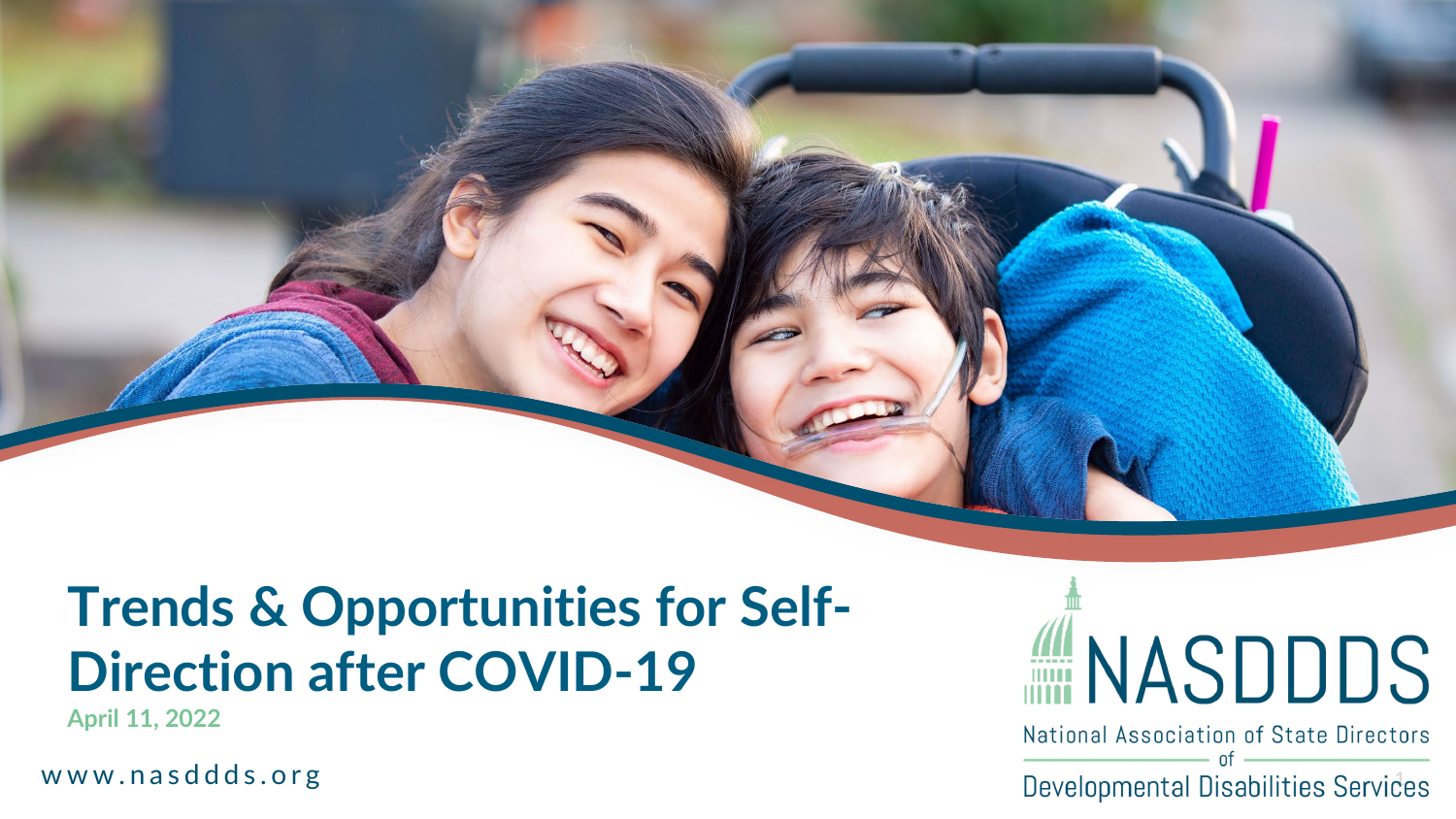#### HCBS: Pressing Needs and Unprecedented **-** Opportunities

| <b>Challenges</b>                                                                      | <b>Opportunities</b>                                                                                                                |
|----------------------------------------------------------------------------------------|-------------------------------------------------------------------------------------------------------------------------------------|
| COVID-19<br>Settings<br>Co-morbidities<br>$\bullet$<br>Health care access<br>$\bullet$ | <b>Administration prioritizing HCBS</b>                                                                                             |
| <b>Racial and Social Inequities</b>                                                    | Legislative Attention and Funding:<br><b>ARPA Investments</b><br>Legislative proposals highlighting<br>the merits of self-direction |
| <b>Direct Support Professional Crisis</b>                                              |                                                                                                                                     |
| Assuring Health and Welfare in Self-<br><b>Directed Services</b>                       |                                                                                                                                     |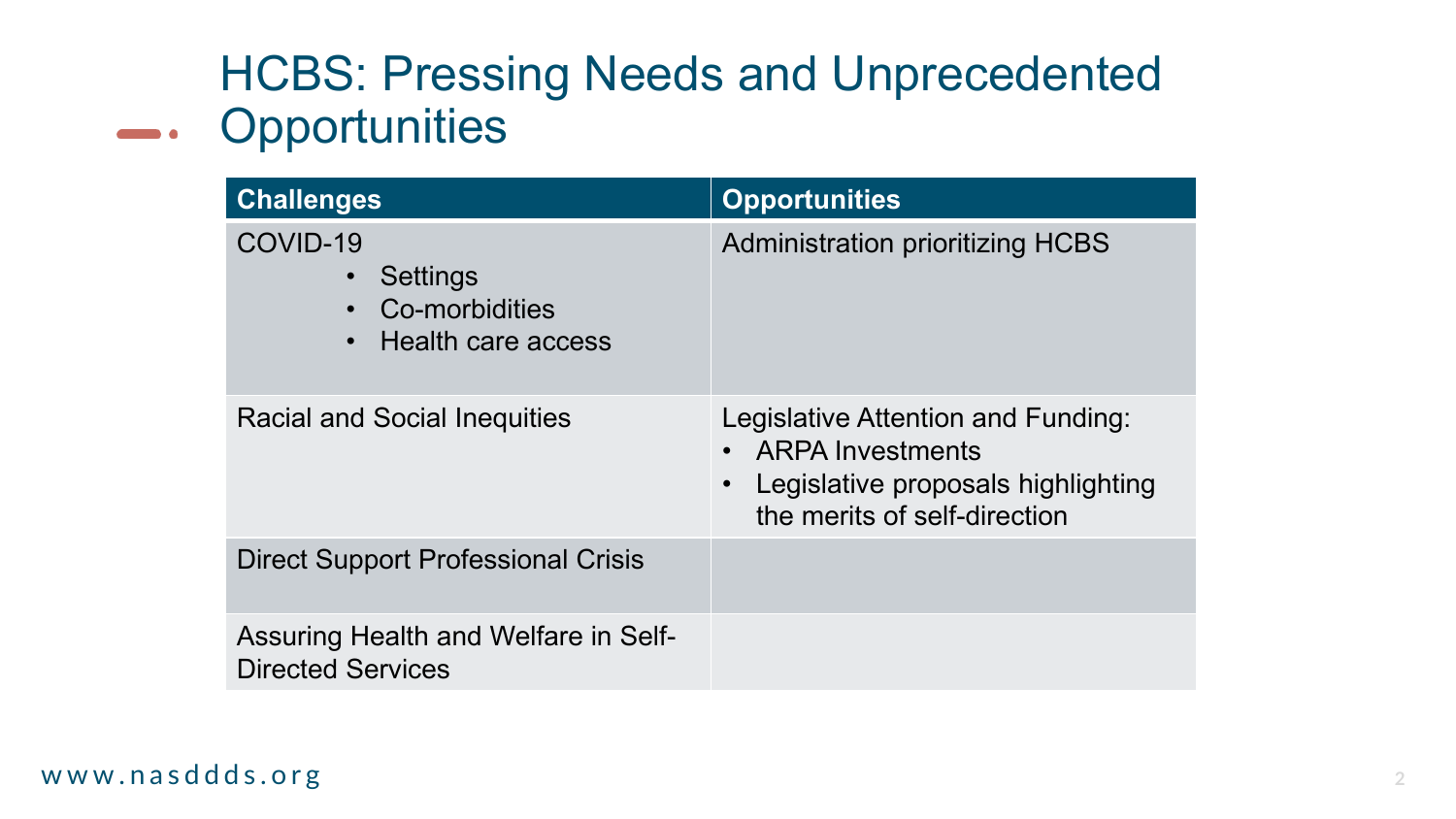### Self-Direction: State Drivers to Build and Strengthen

An additional tool in the effort to expand potential workforce and to deploy nontraditional means to support individuals

Opportunities to leverage flexibilities of self-direction to improve access and responsiveness for underserved communities

States continue efforts toward HCBS regulation compliance – seeking additional strategies for maximizing autonomy and choice

Building infrastructure for quality and continuous learning within self directed service

www. nasddds.org **<sup>3</sup>**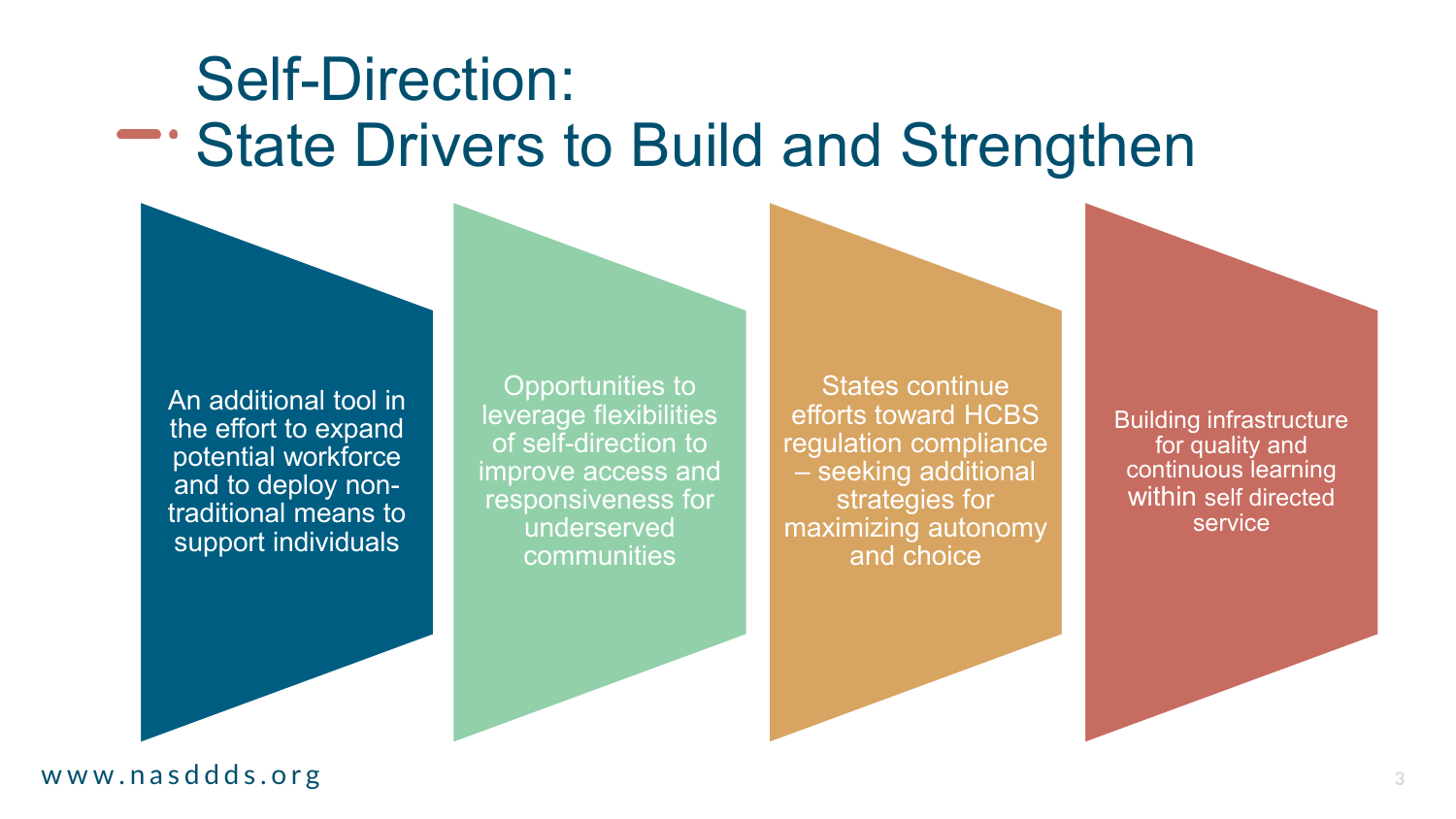### The Pandemic Exacerbated an Already Fragile **Situation**

Across states that included the COVID-19 Supplement in their Staff Stability Survey, 33.0% of agencies reported having closed locations/sites in response to the COVID-19 pandemic.

Almost half, 47%, reported stopping the delivery of some supports either temporarily or permanently.

About 15% reported paying family members to serve as support providers during the pandemic.

#### ww.national.coreling.coreling.coreling.coreling.coreling.coreling.coreling.coreling.coreling.coreling.coreling.coreling.coreling.coreling.coreling.coreling.coreling.coreling.coreling.coreling.coreling.coreling.coreling.cor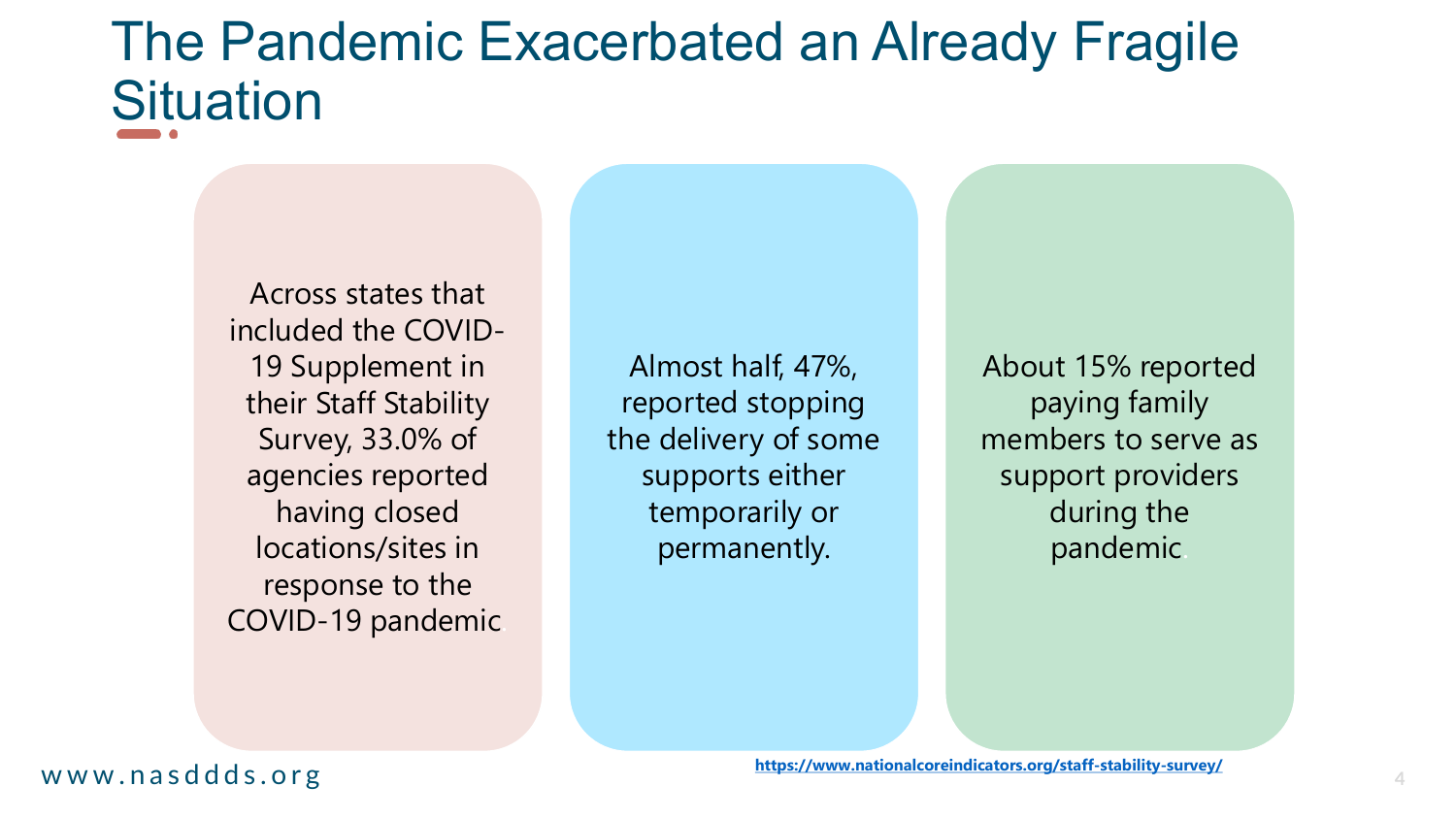# Next Generation Self-Direction Opportunities

Individually Focused:

- Information and assistance high caliber, well-structured, nimble and **culturally and linguistically proactive and responsive**
- **Clear role identification** and expectations for collaboration with **clear policies and information sharing**
- Thorough information for families on the **rights and responsibilities**  available within self-direction; provided in multiple modalities to ensure understandability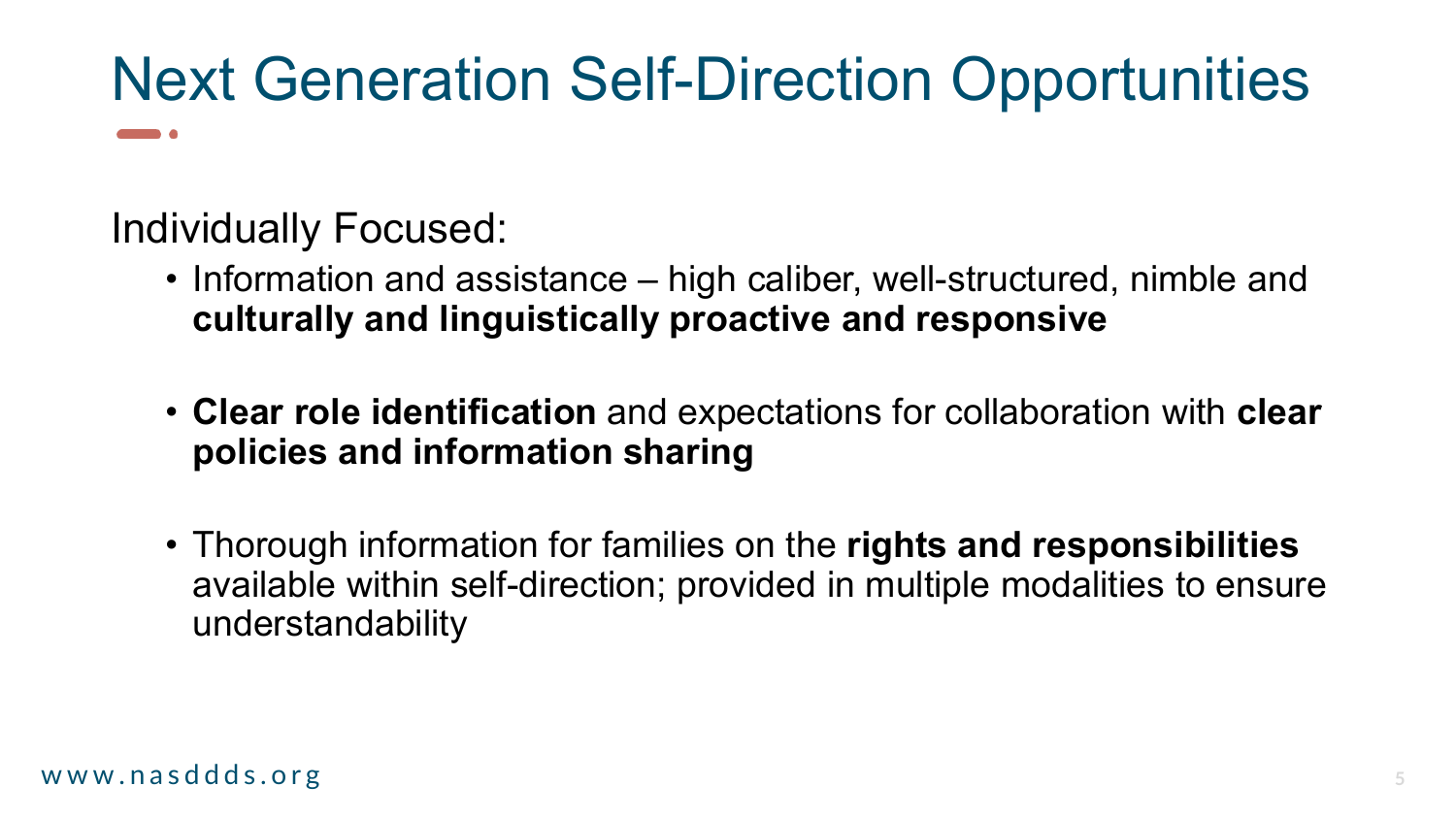# Next Generation Self-Direction Opportunities

Systemically Focused:

- **Contracts and agreements with partners**  simplicity wherever possible; clear expectations
- **Using data to inform policy –** expectations, periodicity, data elements
- Quality improvement that provides insights into **experience of individuals self-directing services**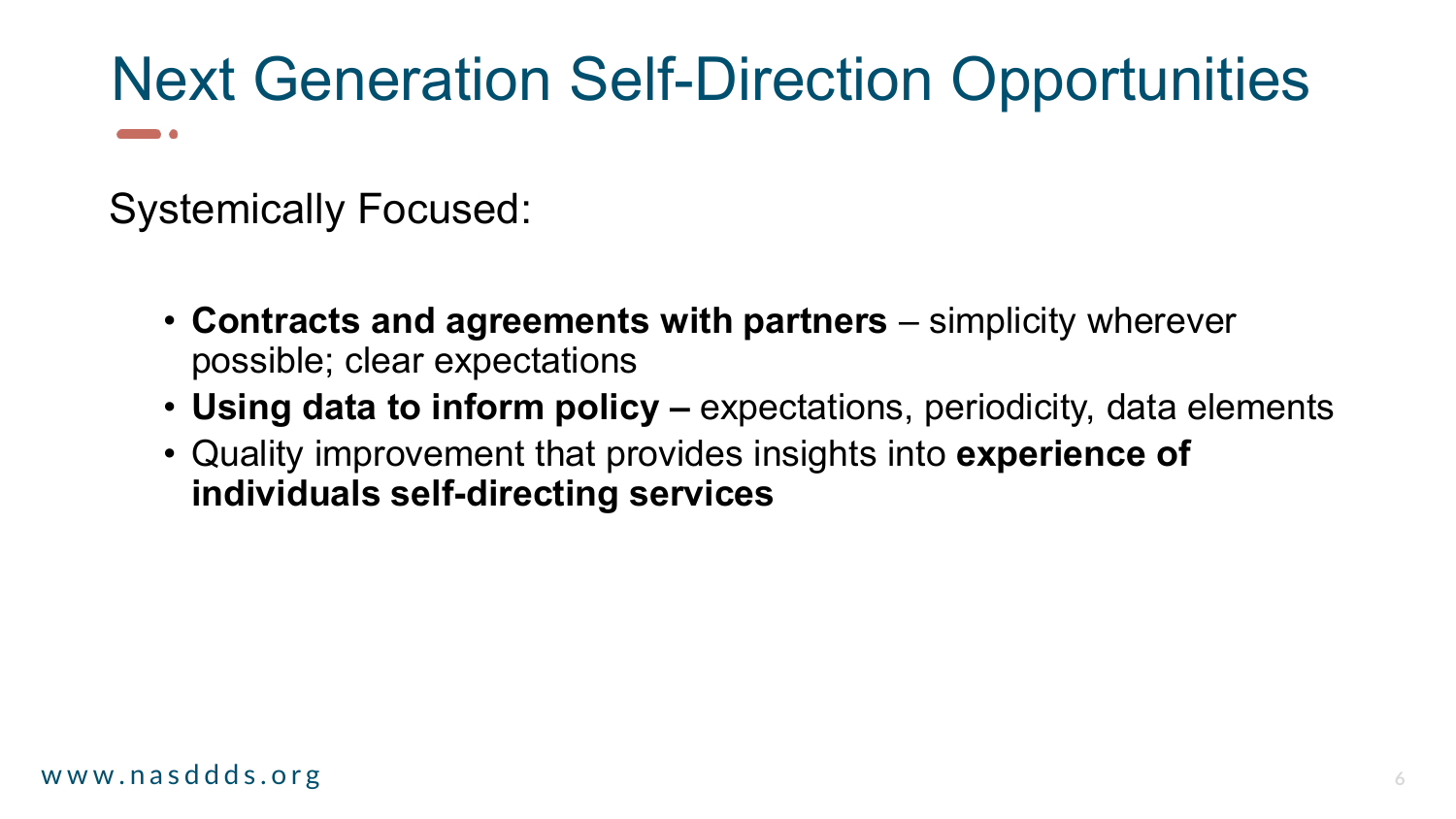## ARPA Investments – Historical Juncture

- Several states have included self-direction as target for ARPA investments
	- Enhancing opportunities for self-direction, including expanding to different populations or expanding employer or budget authority or both
	- Improving infrastructure in support of self-direction, including researching opportunities for improvement and successful strategies nationally

#### OK, DC NY, NM, MO, KY, IA, CT and CA\*

\*May not be exhaustive list as of 4.11.2022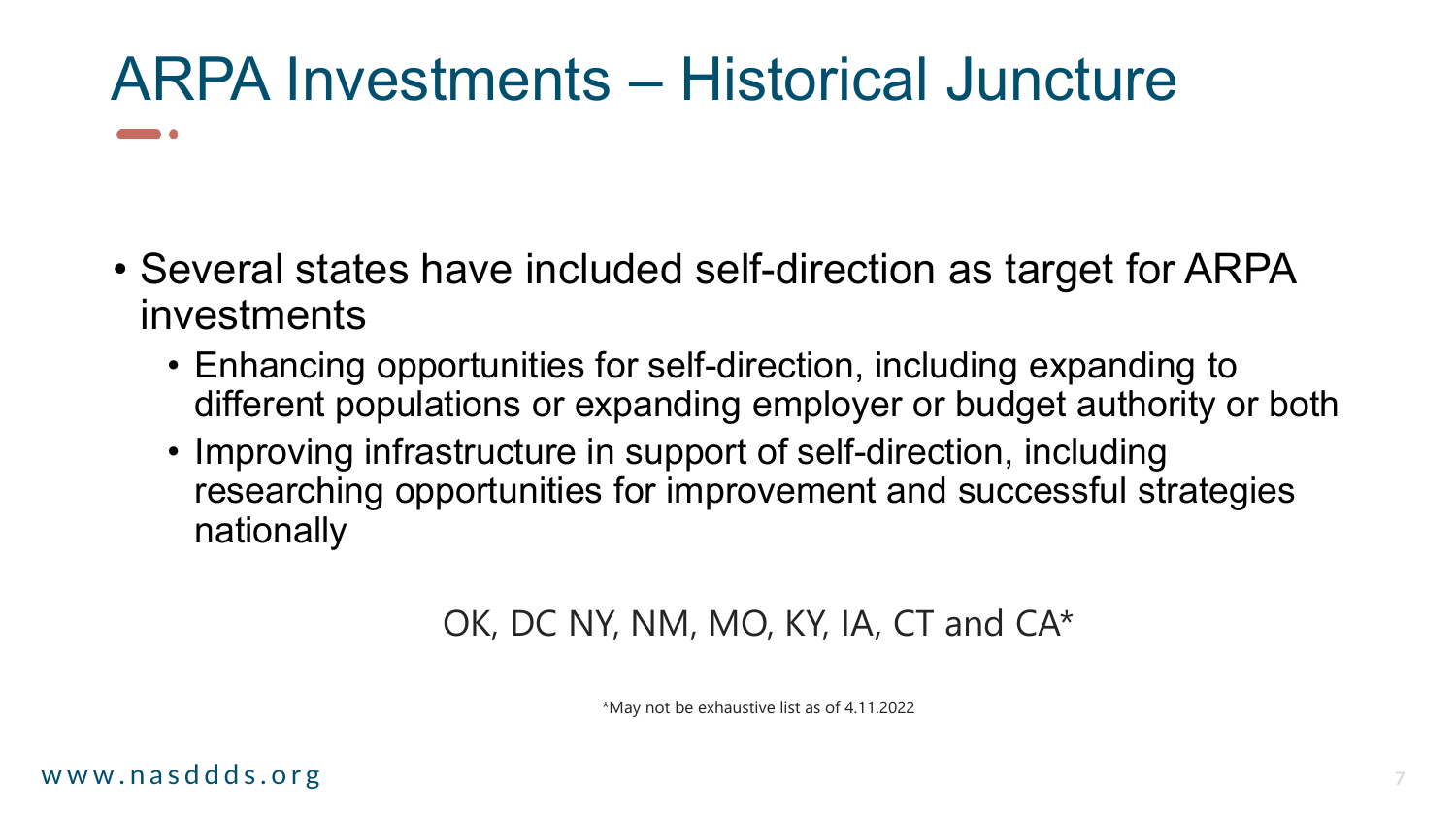## Challenges We Need To Tackle

- **Systemic Biases** within self-directed programs
	- Opportunities to identify and address so that self-direction truly becomes an option for ALL individuals
	- Explore community focused/local partners to design strategies that are further equitable access to self-directed services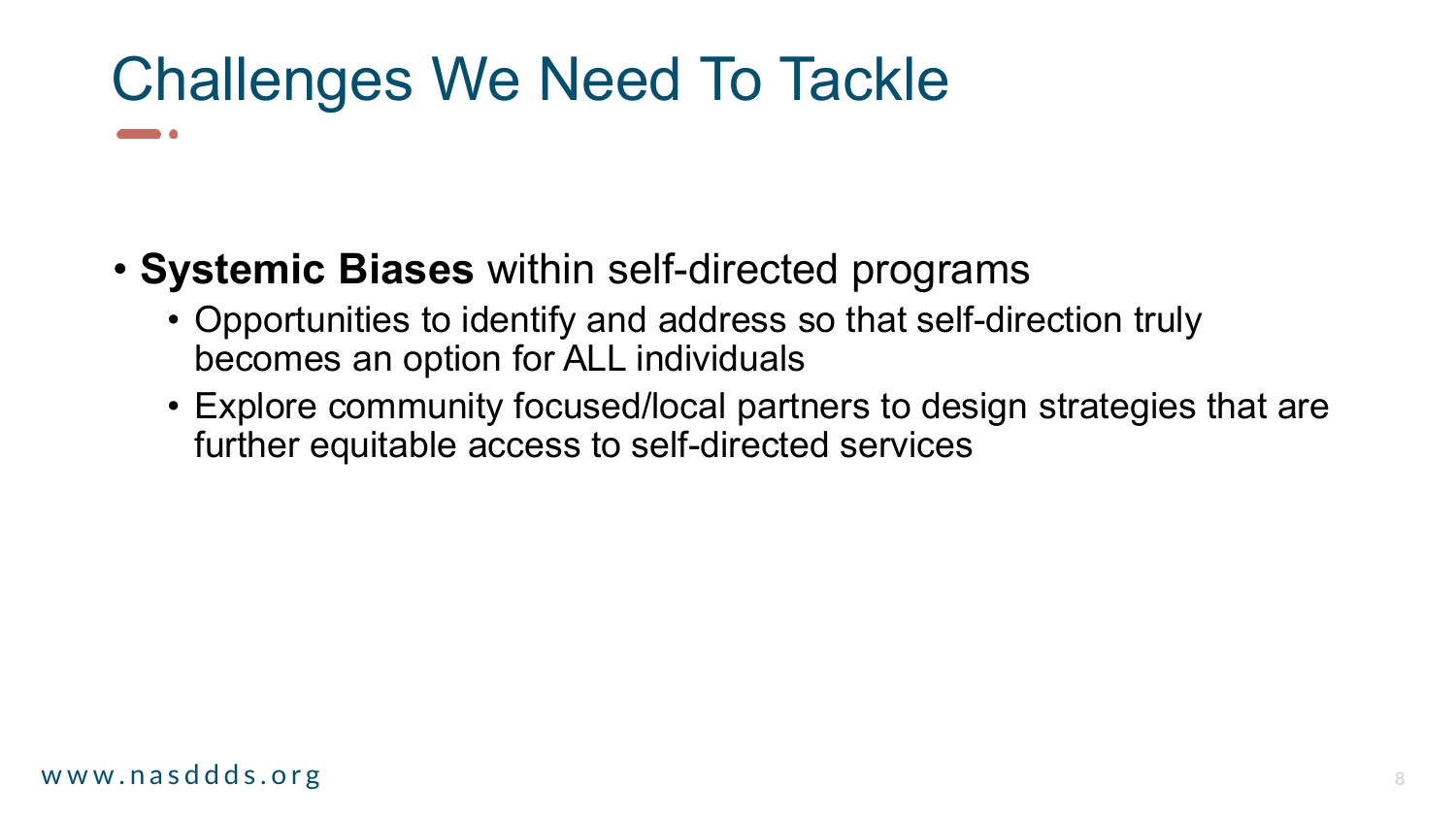## Challenges We Need To Tackle

- **Health and Welfare** within self-directed programs
	- Many states struggle with strong practices for identifying incidents of abuse, neglect and exploitation for individuals living in their own homes and/or family homes
	- This is also the case in self-directed services; policies governing reportable incidents are varied; roles for investigation and follow-up may not be well-structured;
	- States may not have structures in place to ensure services are delivered in the best interest of individuals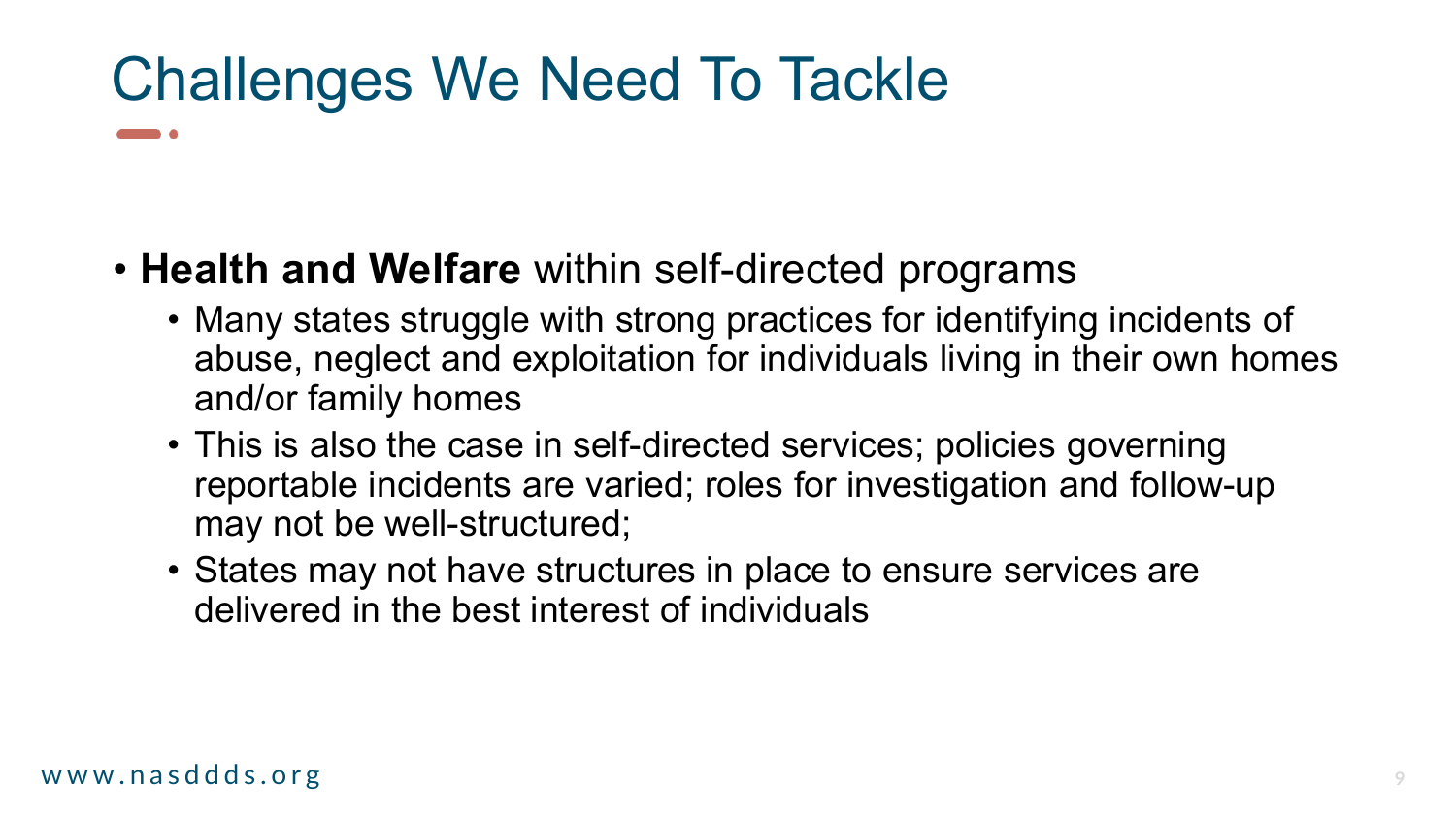#### Strategies for Assessing State Practices for Incident Management Continuous Improvement

- Periodic review of all governing documents and responsible roles
- Routine provision of understandable information to all those involved with the critical incident management system
- A process to regularly review the overall incident management system to assure it is effective and balanced

ww. nasddas.org 100 million and the second second second second second second second second second second second second second second second second second second second second second second second second second second sec

• These practices need development in self- directed services as well



#### www. nasddds.org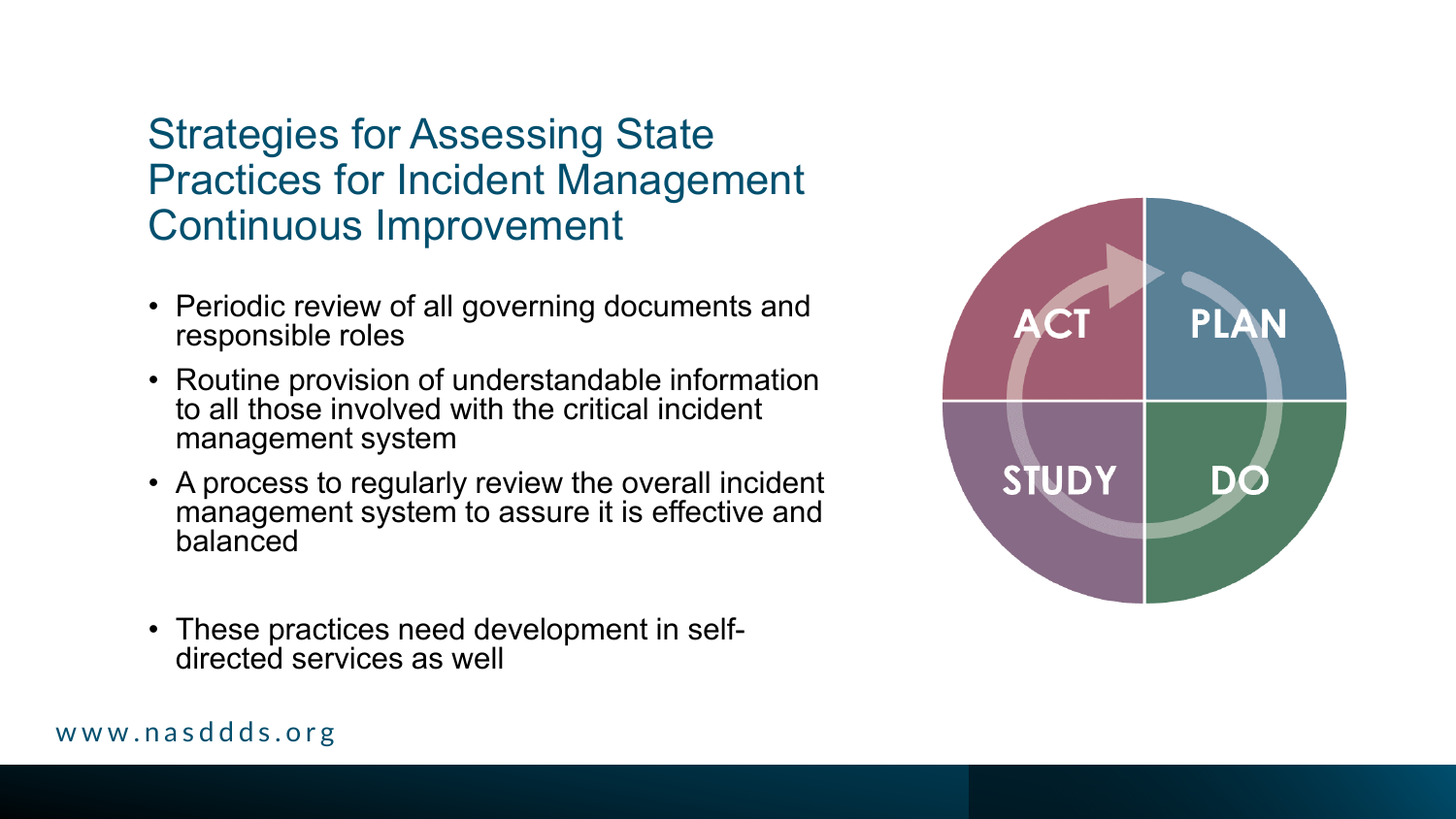## **A Vision for Next 25 Years**

Cash and Counseling and Self-Determination Initiatives blazed a trail for the first quarter century of self-direction within Medicaid

There are many strengths across the country upon which to build – and opportunities to ensure a fully inclusive option for individuals, regardless of age, disability, support need, language, race, ethnicity, socio-economic status, sexual identification and other elements of intersectionality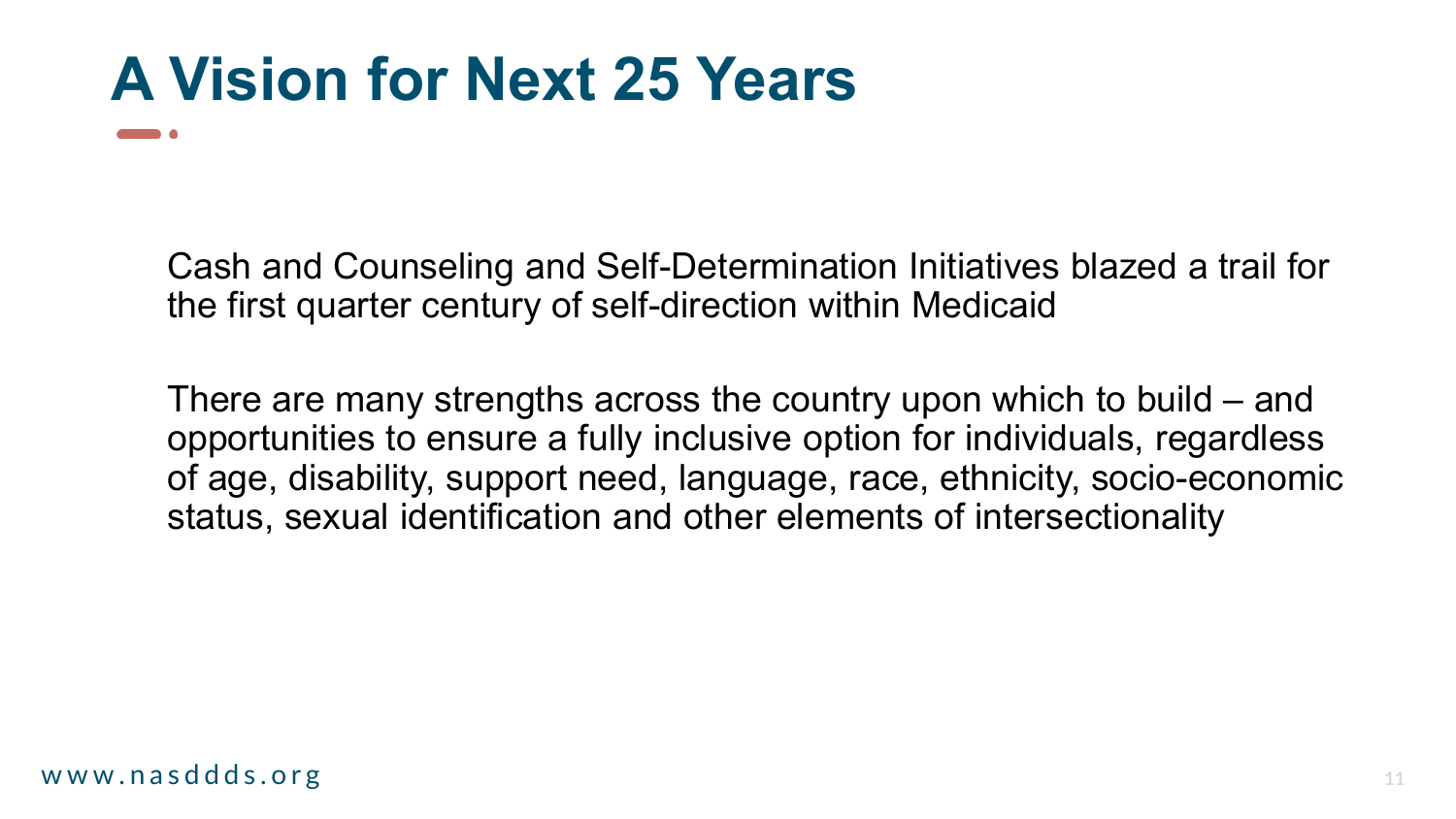